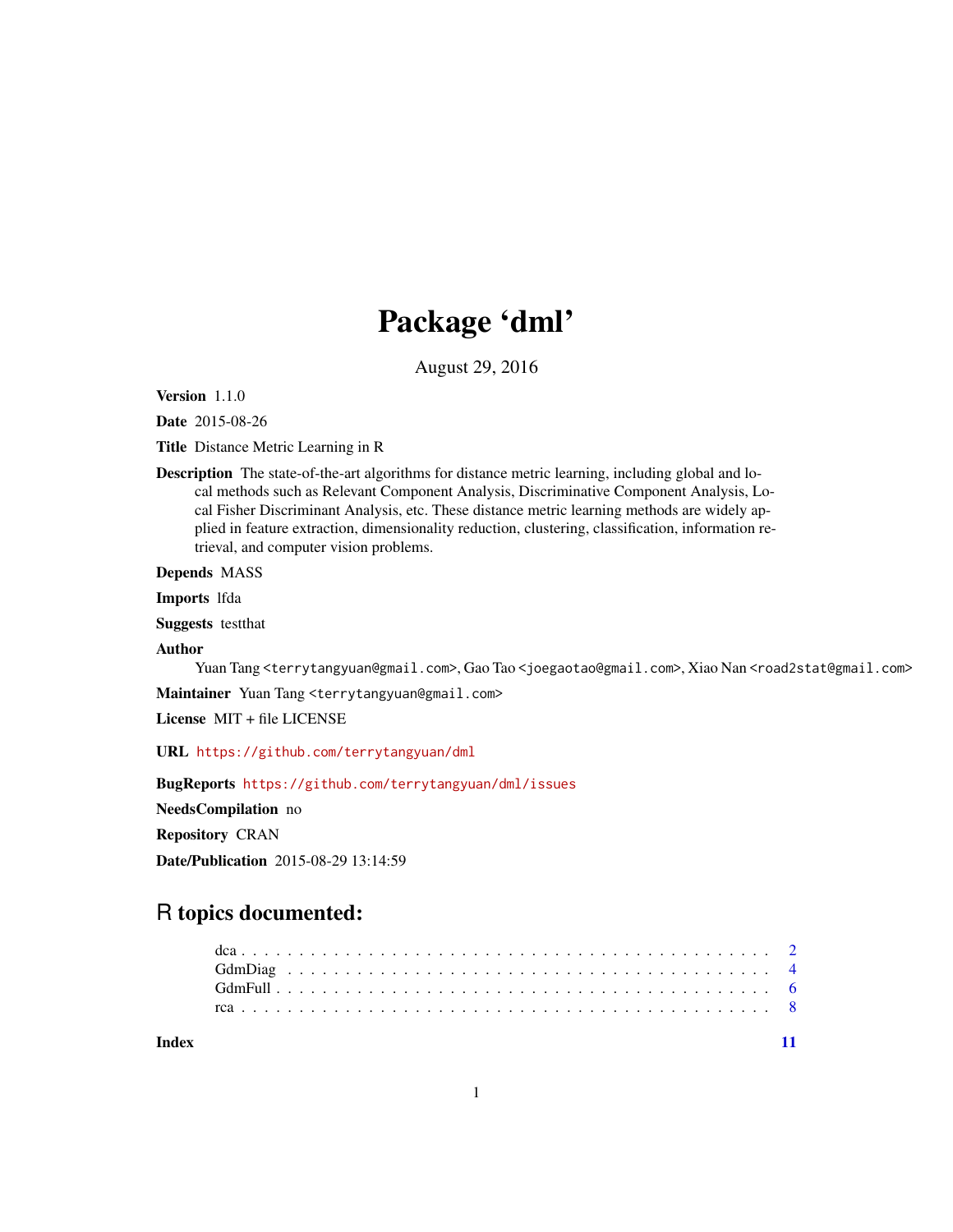### <span id="page-1-1"></span><span id="page-1-0"></span>Description

Performs discriminative component analysis on the given data.

#### Usage

dca(data, chunks, neglinks, useD = NULL)

#### Arguments

| data     | $n * d$ data matrix. n is the number of data points, d is the dimension of the data.<br>Each data point is a row in the matrix.                                                                                                                                                                                                                               |
|----------|---------------------------------------------------------------------------------------------------------------------------------------------------------------------------------------------------------------------------------------------------------------------------------------------------------------------------------------------------------------|
| chunks   | length n vector describing the chunklets: $-1$ in the i th place means point i<br>doesn't belong to any chunklet; integer j in place i means point i belongs to<br>chunklet j. The chunklets indexes should be 1: (number of chunklets).                                                                                                                      |
| neglinks | $s * s$ symmetric matrix describing the negative relationship between all the s<br>chunklets. For the element $neglinks_{ij}$ : $neglinks_{ij} = 1$ means chunklet i and<br>chunklet j have negative constraint(s); $neglinks_{ij} = 0$ means chunklet i and<br>chunklet <i>j</i> don't have negative constraints or we don't have information about<br>that. |
| useD     | Integer. Optional. When not given, DCA is done in the original dimension and<br>B is full rank. When useD is given, DCA is preceded by constraints based LDA<br>which reduces the dimension to use $D$ . B in this case is of rank use $D$ .                                                                                                                  |

#### Details

Put DCA function details here.

### Value

list of the DCA results:

|                                                                       | DCA suggested Mahalanobis matrix                                                                    |  |
|-----------------------------------------------------------------------|-----------------------------------------------------------------------------------------------------|--|
| DCA                                                                   | DCA suggested transformation of the data. The dimension is (original data di-<br>mension) $*(useD)$ |  |
| newData                                                               | DCA transformed data                                                                                |  |
| For every two original data points $(x1, x2)$ in newData $(y1, y2)$ : |                                                                                                     |  |

 $(x2 - x1)'$  \* B \*  $(x2 - x1) = ||(x2 - x1) * A||^2 = ||y2 - y1||^2$ 

#### Note

Put some note here.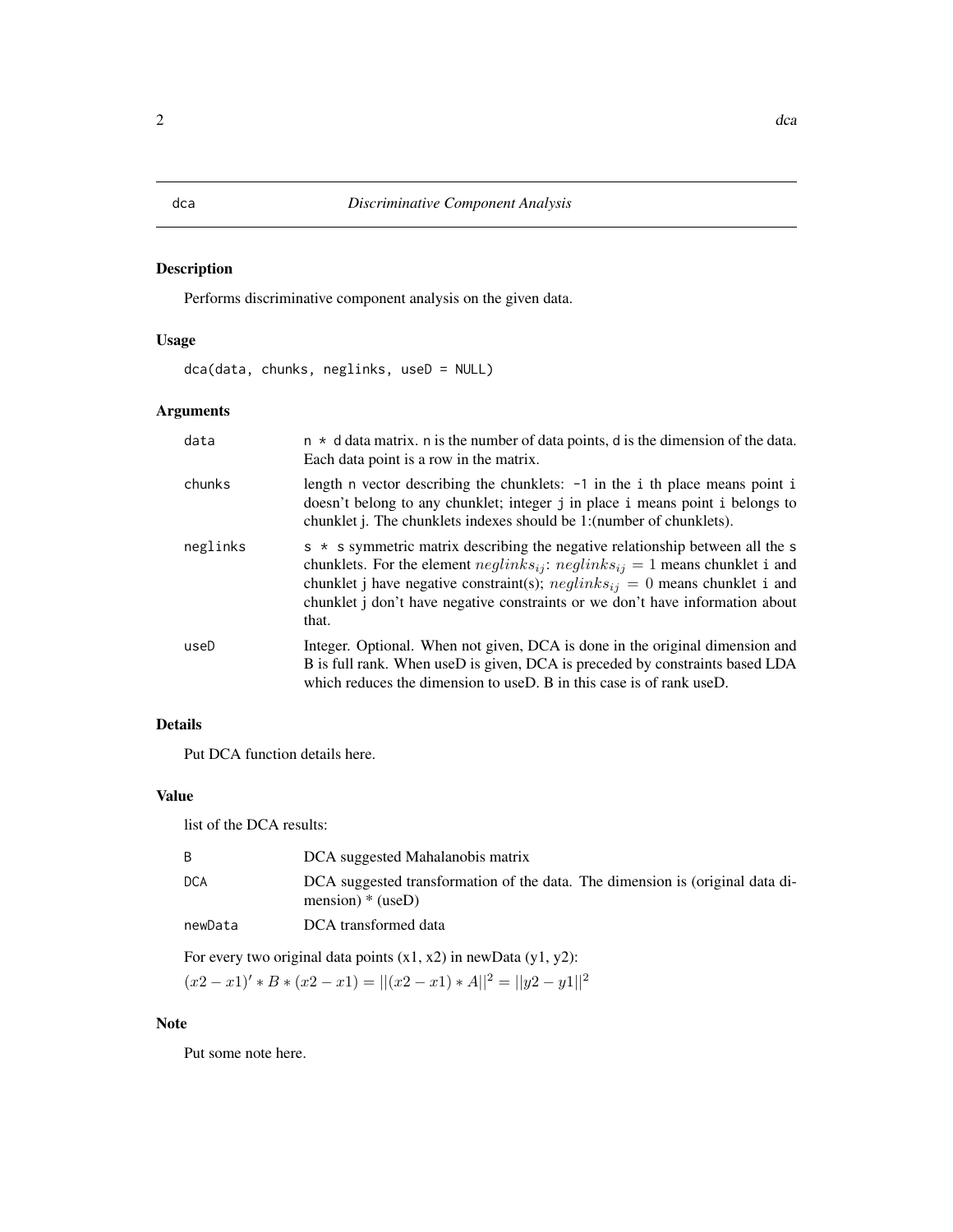$dca$  3

#### Author(s)

Xiao Nan <<http://www.road2stat.com>>

#### **References**

Steven C.H. Hoi, W. Liu, M.R. Lyu and W.Y. Ma (2006). Learning Distance Metrics with Contextual Constraints for Image Retrieval. *Proceedings IEEE Conference on Computer Vision and Pattern Recognition (CVPR2006)*.

```
## Not run:
set.seed(123)
require(MASS) # generate synthetic Gaussian data
k = 100 # sample size of each class
n = 3 # specify how many class
N = k * n # total sample number
x1 = mvrnorm(k, mu = c(-10, 6), matrix(c(10, 4, 4, 10), ncol = 2))x2 = mvrnorm(k, mu = c(0, 0), matrix(c(10, 4, 4, 10), ncol = 2))x3 = mvrnorm(k, mu = c(10, -6), matrix(c(10, 4, 4, 10), ncol = 2))data = as.data.frame(rbind(x1, x2, x3))
# The fully labeled data set with 3 classes
plot(data$V1, data$V2, bg = c("#E41A1C", "#377EB8", "#4DAF4A")[gl(n, k)],
     pch = c(rep(22, k), rep(21, k), rep(25, k))Sys.sleep(3)
# Same data unlabeled; clearly the classes' structure is less evident
plot(x$V1, x$V2)
Sys.sleep(3)
chunk1 = sample(1:100, 5)chunk2 = sample(setdiff(1:100, chunk1), 5)chunk3 = sample(101:200, 5)
chunk4 = sample(setdiff(101:200, chunk3), 5)chunk5 = sample(201:300, 5)chks = list(chunk1, chunk2, chunk3, chunk4, chunk5)
chunks = rep(-1, 300)# positive samples in the chunks
for (i in 1:5) {
 for (j in chks[[i]]) {
    chunks[j] = i}
}
# define the negative constrains between chunks
neglinks = matrix(c()0, 0, 1, 1, 1,
0, 0, 1, 1, 1,
1, 1, 0, 0, 0,
1, 1, 0, 0, 1,
1, 1, 1, 1, 0),
ncol = 5, byrow = TRUE)
```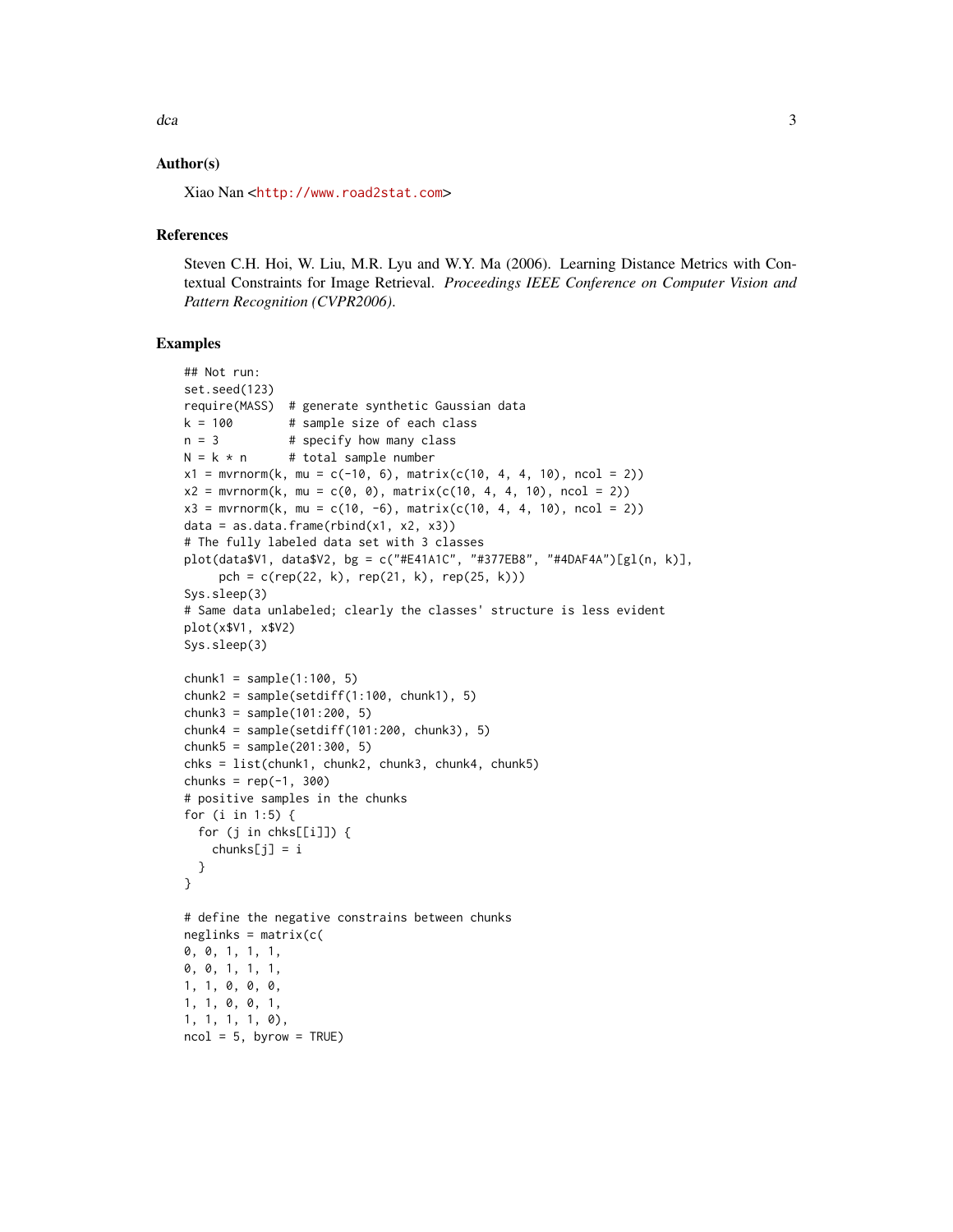```
dcaba = dca(data = data, chunks = chunks, neglinks = neglinks)$newData
# plot DCA transformed data
plot(dcaData[, 1], dcaData[, 2], bg = c("#E41A1C", "#377EB8", "#4DAF4A")[gl(n, k)],
    pch = c(rep(22, k), rep(21, k), rep(25, k)),
    xlim = c(-15, 15), ylim = c(-15, 15))## End(Not run)
```
GdmDiag *Global Distance Metric Learning*

#### Description

Performs Global Distance Metric Learning (GDM) on the given data, learning a diagonal matrix.

#### Usage

```
GdmDiag(data, simi, dism, CO = 1, threshold = 0.001)
```
#### Arguments

| data      | $n * d$ data matrix. n is the number of data points, d is the dimension of the data.<br>Each data point is a row in the matrix.                                                                                                                          |
|-----------|----------------------------------------------------------------------------------------------------------------------------------------------------------------------------------------------------------------------------------------------------------|
| simi      | $n \times 2$ matrix describing the similar constrains. Each row of matrix is serial<br>number of a similar pair in the original data. For example, $pair(1, 3)$ represents<br>the first observation is similar the 3th observation in the original data. |
| dism      | $n \times 2$ matrix describing the dissimilar constrains as simi. Each row of matrix<br>is serial number of a dissimilar pair in the original data.                                                                                                      |
| C0        | numeric, the bound of similar constrains.                                                                                                                                                                                                                |
| threshold | numeric, the threshold of stoping the learning iteration.                                                                                                                                                                                                |

#### Details

Put GdmDiag function details here.

#### Value

list of the GdmDiag results:

| newData   | GdmDiag transformed data                                                 |
|-----------|--------------------------------------------------------------------------|
| diagonalA | suggested Mahalanobis matrix                                             |
| dmlA      | matrix to transform data, square root of diagonalA                       |
| error     | the precision of obtained distance metric by Newton-Raphson optimization |
|           |                                                                          |

For every two original data points  $(x1, x2)$  in newData  $(y1, y2)$ :

 $(x2 - x1)'$  \*  $A * (x2 - x1) = ||(x2 - x1) * B||^2 = ||y2 - y1||^2$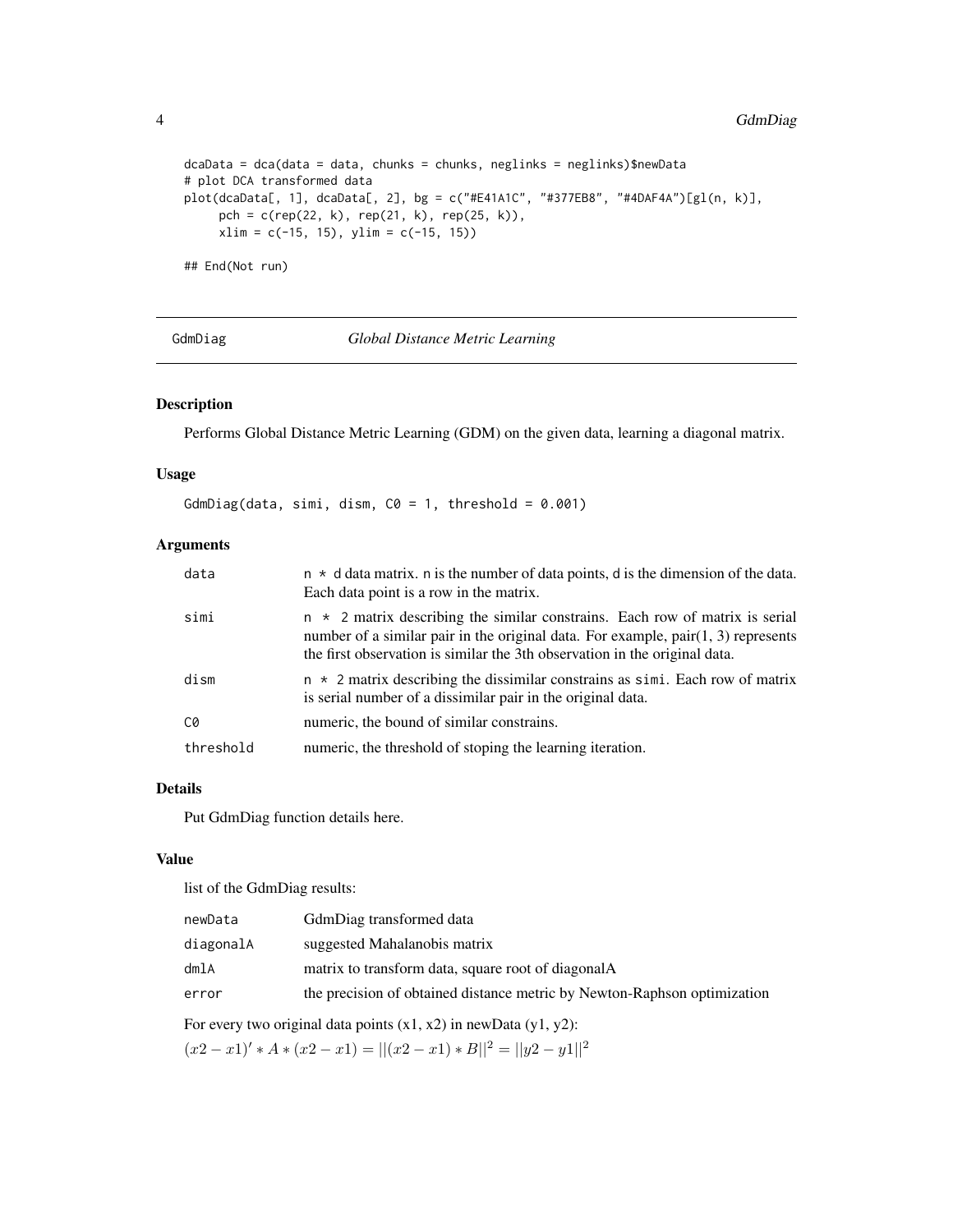#### GdmDiag 5

#### Note

Be sure to check whether the dimension of original data and constrains' format are valid for the function.

#### Author(s)

Gao Tao <<http://www.gaotao.name>>

#### References

Steven C.H. Hoi, W. Liu, M.R. Lyu and W.Y. Ma (2003). Distance metric learning, with application to clustering with side-information.

```
## Not run:
set.seed(602)
library(MASS)
library(scatterplot3d)
# generate simulated Gaussian data
k = 100m \le - matrix(c(1, 0.5, 1, 0.5, 2, -1, 1, -1, 3), nrow =3, byrow = T)
x1 \le m wrnorm(k, mu = c(1, 1, 1), Sigma = m)
x2 \leq -m \text{wron}(k, mu = c(-1, 0, 0), Sigma = m)
data \leq rbind(x1, x2)
# define similar constrains
simi <- rbind(t(\text{combn}(1:k, 2)), t(\text{combn}((k+1):(2*k), 2)))temp <- as.data.frame(t(simi))
tol \leq as.data.frame(combn(1:(2*k), 2))
# define disimilar constrains
dism <- t(as.matrix(tol[!tol %in% simi]))
# transform data using GdmDiag
result <- GdmDiag(data, simi, dism)
newData <- result$newData
# plot original data
color < -gl(2, k, labels = c("red", "blue"))par(mfrow = c(2, 1), mar = rep(0, 4) + 0.1)scatterplot3d(data, color = color, cex.symbols = 0.6,
  xlim = range(data[, 1], newData[, 1]),
  ylim = range(data[, 2], newData[, 2]),
  zlim = range(data[, 3], newData[, 3]),
  main = "Original Data")
# plot GdmDiag transformed data
scatterplot3d(newData, color = color, cex.symbols = 0.6,
  xlim = range(data[, 1], newData[, 1]),
  ylim = range(data[, 2], newData[, 2]),
  zlim = range(data[, 3], newData[, 3]),
```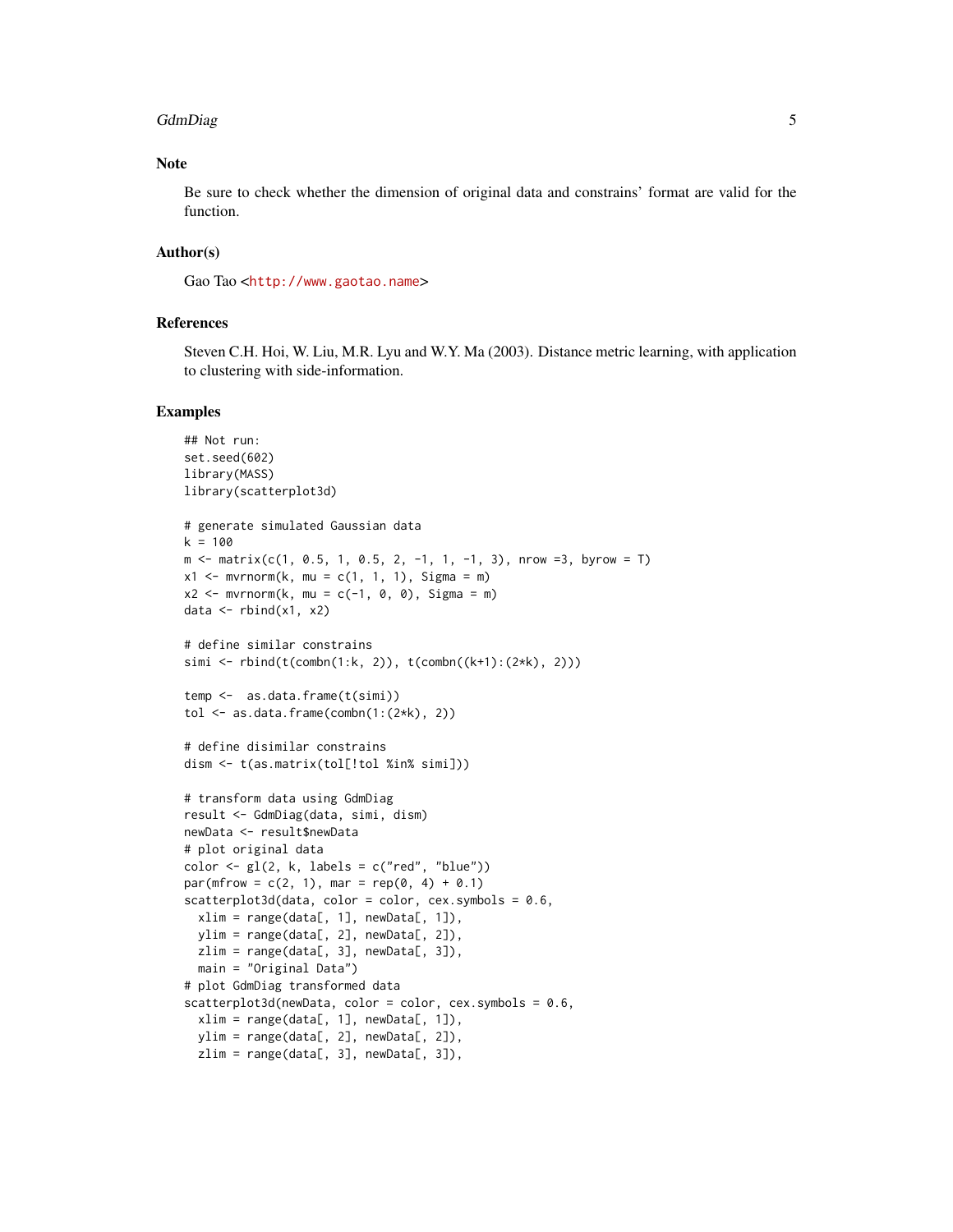```
main = "Transformed Data")
## End(Not run)
```
#### GdmFull *Global Distance Metric Learning*

#### Description

Performs Global Distance Metric Learning (GDM) on the given data, learning a full matrix.

#### Usage

```
GdmFull(data, simi, dism, maxiter = 100)
```
#### Arguments

| data    | $n \times d$ data matrix. n is the number of data points, d is the dimension of the data.<br>Each data point is a row in the matrix.                                                                                                                     |
|---------|----------------------------------------------------------------------------------------------------------------------------------------------------------------------------------------------------------------------------------------------------------|
| simi    | $n \times 2$ matrix describing the similar constrains. Each row of matrix is serial<br>number of a similar pair in the original data. For example, $pair(1, 3)$ represents<br>the first observation is similar the 3th observation in the original data. |
| dism    | $n \times 2$ matrix describing the dissimilar constrains as simi. Each row of matrix<br>is serial number of a dissimilar pair in the original data.                                                                                                      |
| maxiter | numeric, the number of iteration.                                                                                                                                                                                                                        |

### Details

Put GdmFull function details here.

#### Value

list of the GdmDiag results:

| newData   | GdmDiag transformed data                                          |
|-----------|-------------------------------------------------------------------|
| fullA     | suggested Mahalanobis matrix                                      |
| dmlA      | matrix to transform data, square root of diagonalA                |
| converged | whether the iteration-projection optimization is converged or not |
|           |                                                                   |

For every two original data points  $(x1, x2)$  in newData  $(y1, y2)$ :

 $(x2 - x1)' * A * (x2 - x1) = ||(x2 - x1) * B||^2 = ||y2 - y1||^2$ 

#### Note

Be sure to check whether the dimension of original data and constrains' format are valid for the function.

<span id="page-5-0"></span>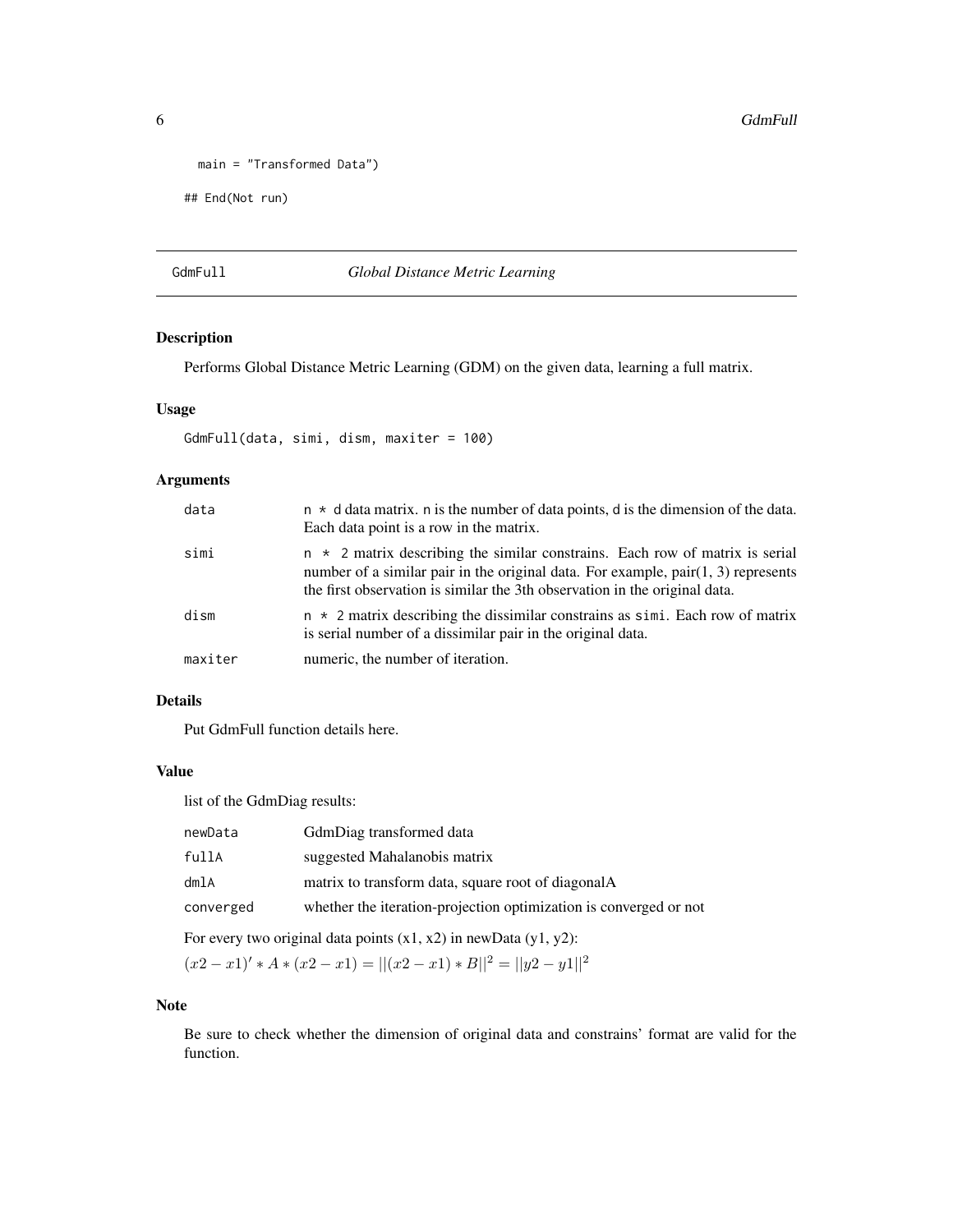#### GdmFull 7

#### Author(s)

Gao Tao <<http://www.gaotao.name>>

#### References

Steven C.H. Hoi, W. Liu, M.R. Lyu and W.Y. Ma (2003). Distance metric learning, with application to clustering with side-information.

```
## Not run:
set.seed(123)
library(MASS)
library(scatterplot3d)
# generate simulated Gaussian data
k = 100m \le - matrix(c(1, 0.5, 1, 0.5, 2, -1, 1, -1, 3), nrow =3, byrow = T)
x1 \le m wrnorm(k, mu = c(1, 1, 1), Sigma = m)
x2 \le - mvrnorm(k, mu = c(-1, 0, 0), Sigma = m)
data \leftarrow rbind(x1, x2)
# define similar constrains
simi <- rbind(t(combn(1:k, 2)), t(combn((k+1):(2*k), 2)))
temp <- as.data.frame(t(simi))
tol \leq as.data.frame(combn(1:(2*k), 2))
# define disimilar constrains
dism <- t(as.matrix(tol[!tol %in% simi]))
# transform data using GdmFull
result <- GdmFull(data, simi, dism)
newData <- result$newData
# plot original data
color < -gl(2, k, labels = c("red", "blue"))par(mfrow = c(2, 1), mar = rep(0, 4) + 0.1)scattering10t3d(data, color = color, cex.symbols = 0.6,xlim = range(data[, 1], newData[, 1]),ylim = range(data[, 2], newData[, 2]),
  zlim = range(data[, 3], newData[, 3]),
  main = "Original Data")
# plot GdmFull transformed data
scatterplot3d(newData, color = color, cex.symbols = 0.6,
  xlim = range(data[, 1], newData[, 1]),
  ylim = range(data[, 2], newData[, 2]),
  zlim = range(data[, 3], newData[, 3]),main = "Transformed Data")
```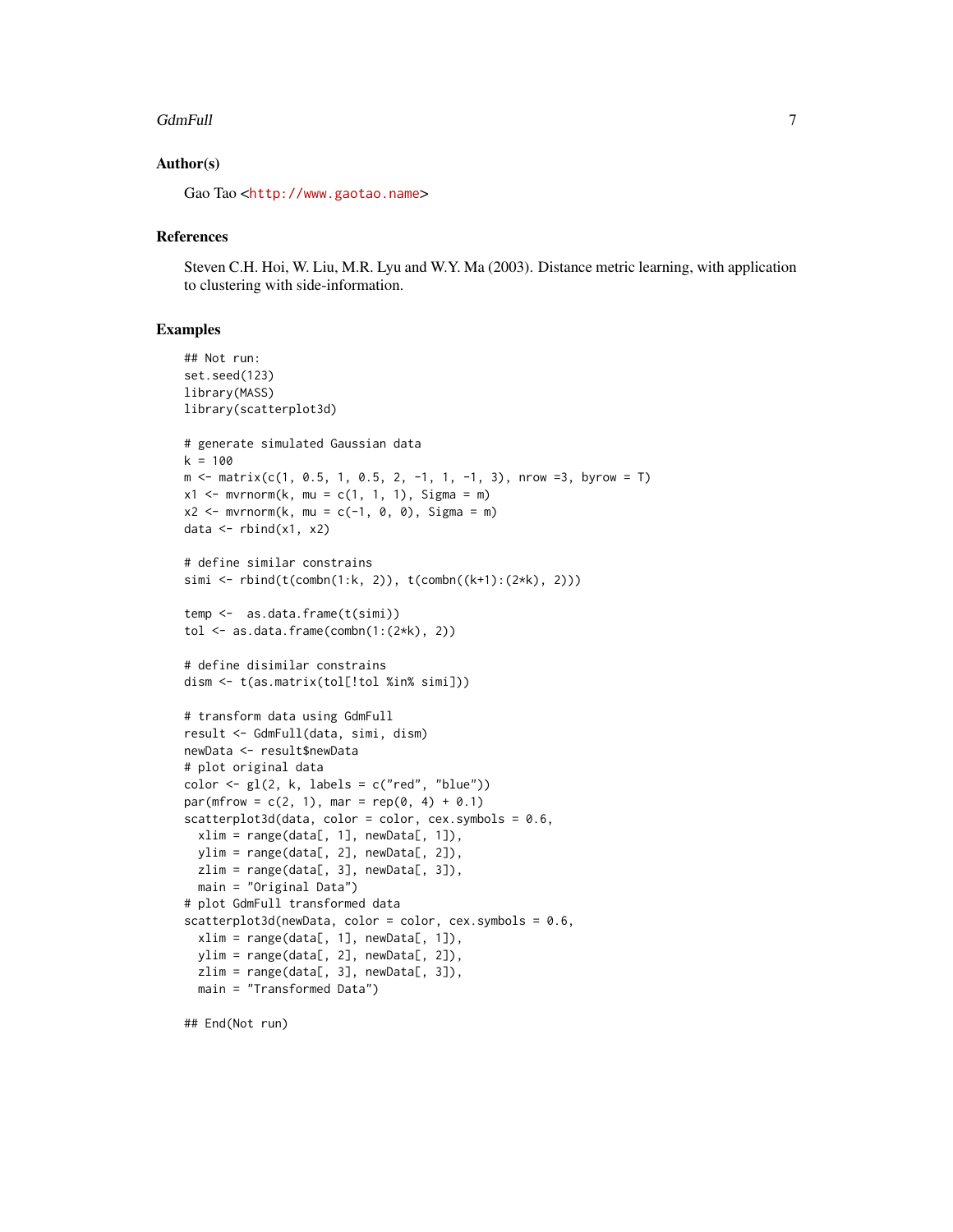#### <span id="page-7-0"></span>Description

Performs relevant component analysis on the given data.

#### Usage

rca(x, chunks)

#### Arguments

| x.     | matrix or data frame of original data. Each row is a feature vector of a data<br>instance.                                                                                   |
|--------|------------------------------------------------------------------------------------------------------------------------------------------------------------------------------|
| chunks | list of k numerical vectors. Each vector represents a chunklet, the elements<br>in the vectors indicate where the samples locate in x. See examples for more<br>information. |

#### Details

The RCA function takes a data set and a set of positive constraints as arguments and returns a linear transformation of the data space into better representation, alternatively, a Mahalanobis metric over the data space.

Relevant component analysis consists of three steps:

- 1. locate the test point
- 2. compute the distances between the test points
- 3. find k shortest distances and the bla

The new representation is known to be optimal in an information theoretic sense under a constraint of keeping equivalent data points close to each other.

#### Value

list of the RCA results:

| B    | The RCA suggested Mahalanobis matrix. Distances between data points $x1, x2$<br>should be computed by $(x2 - x1)^*$ * B * $(x2 - x1)$ |
|------|---------------------------------------------------------------------------------------------------------------------------------------|
| A    | The RCA suggested transformation of the data. The data should be transformed<br>by A * data                                           |
| newX | The data after the RCA transformation (A). newData = $A^*$ data                                                                       |

The three returned argument are just different forms of the same output. If one is interested in a Mahalanobis metric over the original data space, the first argument is all she/he needs. If a transformation into another space (where one can use the Euclidean metric) is preferred, the second returned argument is sufficient. Using A and B is equivalent in the following sense:

if  $y1 = A * x1$ ,  $y2 = A * y2$  then  $(x2 - x1)' * B * (x2 - x1) = (y2 - y1)' * (y2 - y1)$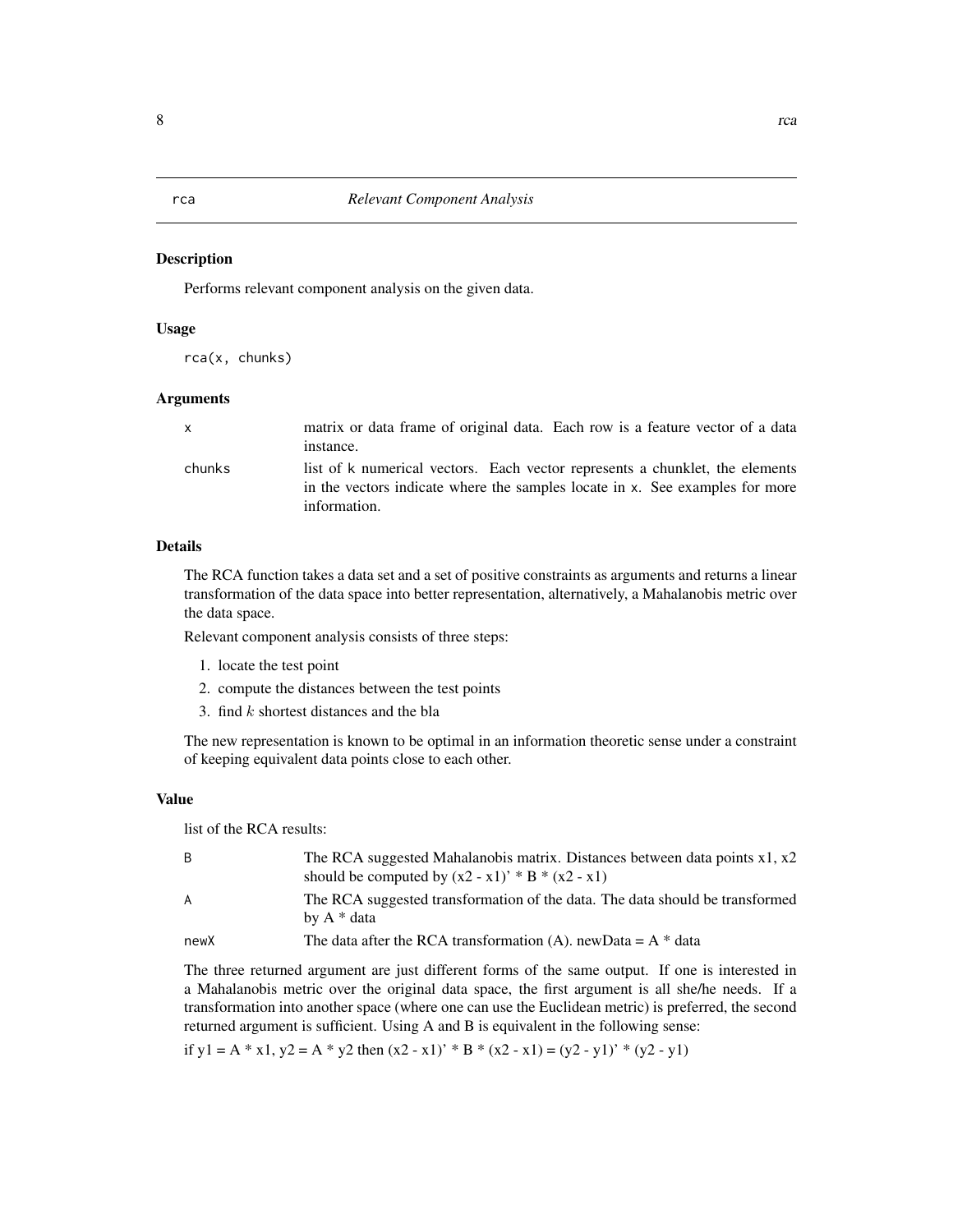#### <span id="page-8-0"></span>**Note**

Note that any different sets of instances (chunklets), e.g. 1, 3, 7 and 4, 6, might belong to the same class and might belong to different classes.

#### Author(s)

Xiao Nan <<http://www.road2stat.com>>

#### References

Aharon Bar-Hillel, Tomer Hertz, Noam Shental, and Daphna Weinshall (2003). Learning Distance Functions using Equivalence Relations. *Proceedings of 20th International Conference on Machine Learning (ICML2003)*.

#### See Also

See [dca](#page-1-1) for exploiting negative constrains.

```
## Not run:
set.seed(1234)
require(MASS) # generate synthetic Gaussian data
k = 100 # sample size of each class
n = 3 # specify how many class
N = k * n # total sample number
x1 = mvrnorm(k, mu = c(-10, 6), matrix(c(10, 4, 4, 10), ncol = 2))x2 = mvrnorm(k, mu = c(0, 0), matrix(c(10, 4, 4, 10), ncol = 2))x3 = mvrnorm(k, mu = c(10, -6), matrix(c(10, 4, 4, 10), ncol = 2))x = as.data frame(rbind(x1, x2, x3))x$V3 = gl(n, k)# The fully labeled data set with 3 classes
plot(x$V1, x$V2, bg = c("#E41A1C", "#377EB8", "#4DAF4A")[x$V3],
     pch = c(rep(22, k), rep(21, k), rep(25, k)))Sys.sleep(3)
# Same data unlabeled; clearly the classes' structure is less evident
plot(x$V1, x$V2)
Sys.sleep(3)
chunk1 = sample(1:100, 5)chunk2 = sample(setdiff(1:100, chunk1), 5)chunk3 = sample(101:200, 5)chunk4 = sample(setdiff(101:200, chunk3), 5)chunk5 = sample(201:300, 5)chks = x[c(chunk1, chunk2, chunk3, chunk4, chunk5), ]chunks = list(chunk1, chunk2, chunk3, chunk4, chunk5)
# The chunklets provided to the RCA algorithm
plot(chks$V1, chks$V2, col = rep(c("#E41A1C", "#377EB8",
```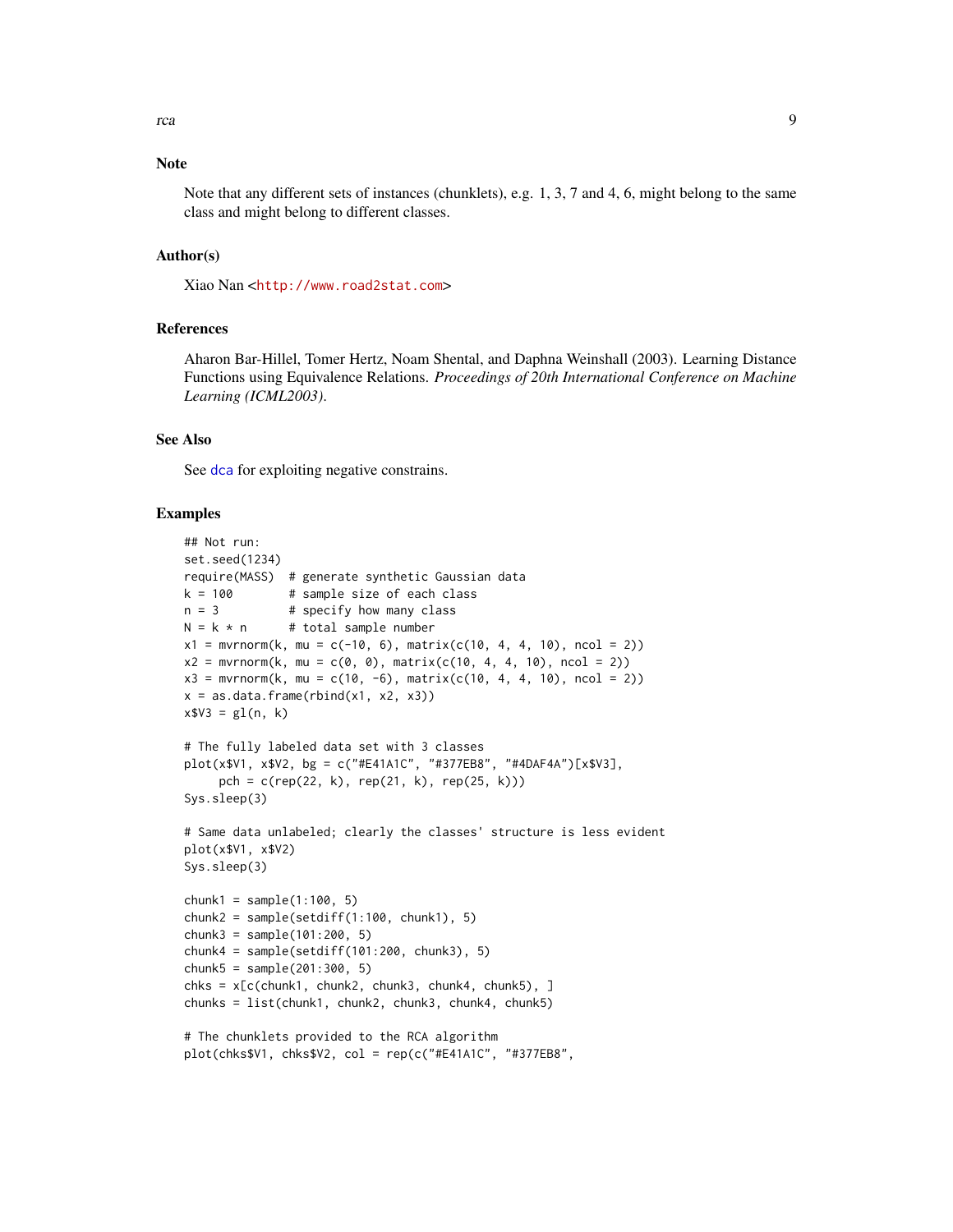```
"#4DAF4A", "#984EA3", "#FF7F00"), each = 5),
     pch = rep(0:4, each = 5), ylim = c(-15, 15)Sys.sleep(3)
# Whitening transformation applied to the chunklets
chkTransformed = as.matrix(chks[ , 1:2]) %*% rca(x[ , 1:2], chunks)$A
plot(chkTransformed[ , 1], chkTransformed[ , 2], col = rep(c(
     "#E41A1C", "#377EB8", "#4DAF4A", "#984EA3", "#FF7F00"), each = 5),
     pch = rep(0:4, each = 5), ylim = c(-15, 15))Sys.sleep(3)
# The origin data after applying the RCA transformation
plot(rca(x[ , 1:2], chunks)$newX[, 1], rca(x[ , 1:2], chunks)$newX[, 2],
        bg = c("#E41A1C", "#377EB8", "#4DAF4A")[gl(n, k)],
        pch = c(rep(22, k), rep(21, k), rep(25, k)))
# The RCA suggested transformation of the data, dimensionality reduced
rca(x[ , 1:2], chunks)$A
# The RCA suggested Mahalanobis matrix
rca(x[, 1:2], chunks)$B
```
## End(Not run)